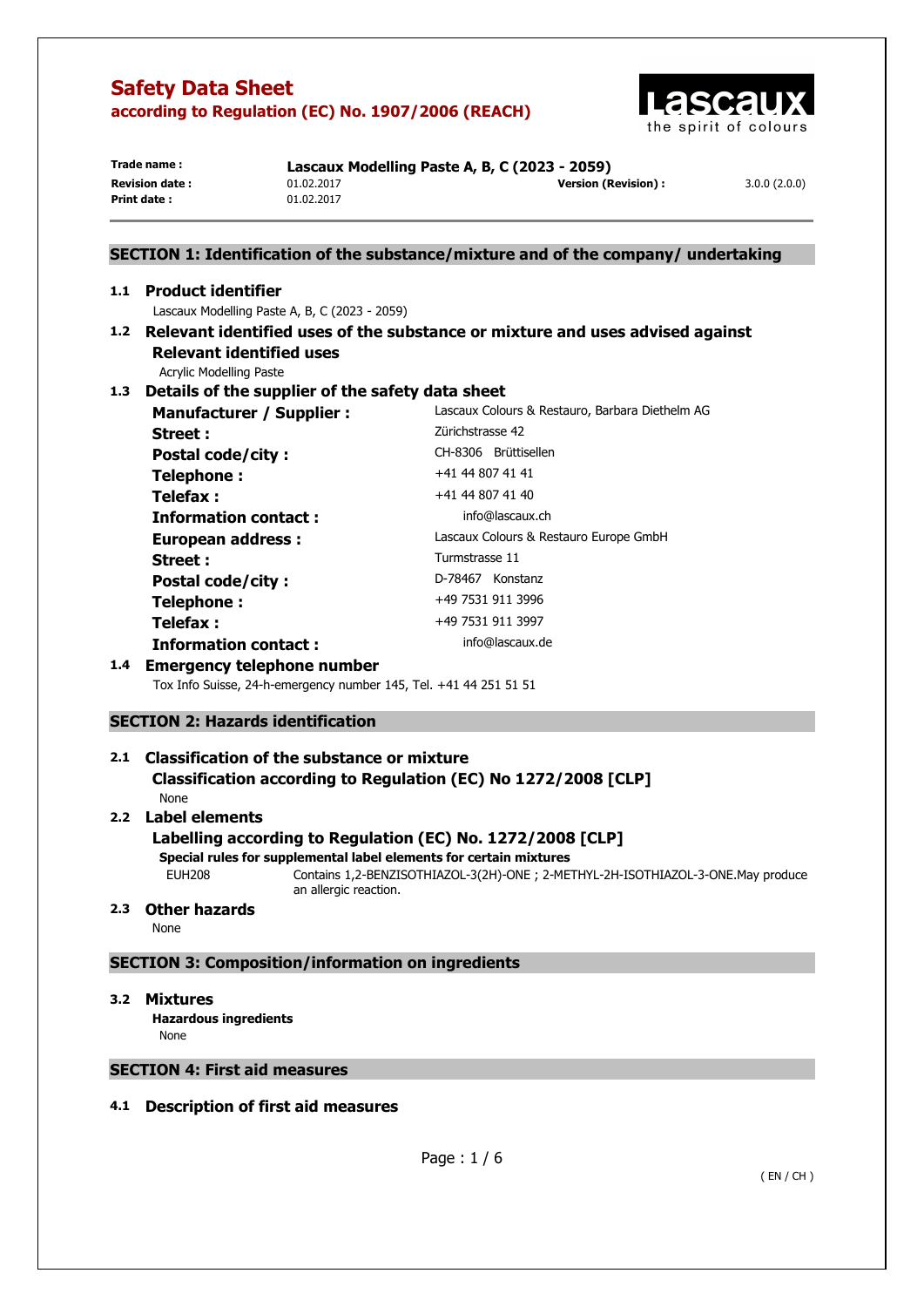

| Trade name:            | Lascaux Modelling Paste A, B, C (2023 - 2059) |                            |              |
|------------------------|-----------------------------------------------|----------------------------|--------------|
| <b>Revision date :</b> | 01.02.2017                                    | <b>Version (Revision):</b> | 3.0.0(2.0.0) |
| Print date:            | 01.02.2017                                    |                            |              |

## **General information**

In all cases of doubt, or when symptoms persist, seek medical attention. Never give anything by mouth to an unconscious person.

#### **Following inhalation**

Take the casualty into the fresh air and keep warm. Keep at rest. Irregular breathing/no breathing: artificial respiration. Unconsciousness: lateral position - call a physician.

#### **In case of skin contact**

Wash away with soap and water and rinse. Do NOT use solvents or thinners.

#### **After eye contact**

Remove contact lenses, keep eyelids open. Flush with plenty of water (10 - 15 min.). Call a physician.

#### **After ingestion**

Contact a doctor immediately. Keep at rest. Do not induce vomiting.

### **4.2 Most important symptoms and effects, both acute and delayed**  No information available.

## **4.3 Indication of any immediate medical attention and special treatment needed**  None

## **SECTION 5: Firefighting measures**

### **5.1 Extinguishing media**

**Suitable extinguishing media**  Alcohol resistant foam, CO2, powders, water spray. **Unsuitable extinguishing media** 

Waterjet.

## **5.2 Special hazards arising from the substance or mixture**

Fire will produce dense black smoke. Exposure to decomposition products may cause a health hazard.

## **5.3 Advice for firefighters**

## **Special protective equipment for firefighters**

Appropriate breathing apparatus may be required.

### **5.4 Additional information**

Do not allow the quenching water into the sewage system.

## **SECTION 6: Accidental release measures**

## **6.1 Personal precautions, protective equipment and emergency procedures**

Keep away from ignition sources and provide for good ventilation. Refer to protective measures listed in sections 7 and 8.

## **6.2 Environmental precautions**

If the product contaminates lakes, rivers or sewages, inform appropriate authorities in accordance with local regulations.

## **6.3 Methods and material for containment and cleaning up**

#### **For cleaning up**

Contain and collect spillage with non-combustible absorbent materials, e.g. sand, earth, vermiculite, diatomaceous earth and place in container for disposal according to local regulations (see section 13). Clean preferabily with a detergent; avoid use of solvents.

## **6.4 Reference to other sections**

None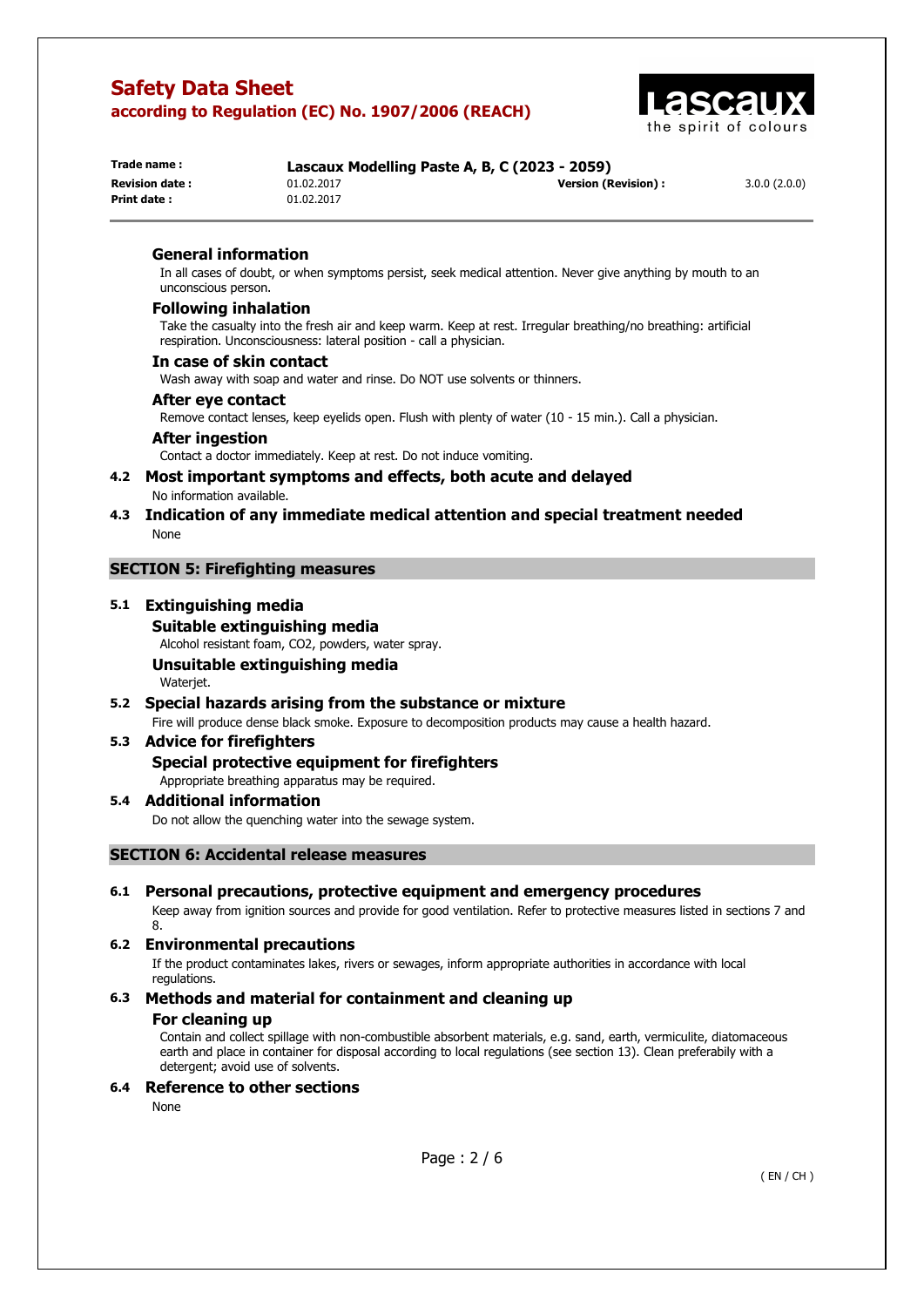

**Print date :** 01.02.2017

**Trade name : Lascaux Modelling Paste A, B, C (2023 - 2059) Revision date :** 01.02.2017 **Version (Revision) :** 3.0.0 (2.0.0)

## **SECTION 7: Handling and storage**

#### **7.1 Precautions for safe handling**

Do not eat or drink during work - no smoking. Comply with the health and safety at work laws. For personal protection see Section 8.

## **7.2 Conditions for safe storage, including any incompatibilities Requirements for storage rooms and vessels**

No particular measures required.

**Hints on joint storage Storage class ( D ) :** 12 **Storage class (TRGS 510) ( D ) :** 12

# **Further information on storage conditions**

Always keep in containers of same material as the original one. See also instructions on the label. Avoid heating and direct sunlight. Keep containers dry and cool. Comply with the health and saftey at work laws.

## **7.3 Specific end use(s)**

None

### **SECTION 8: Exposure controls/personal protection**

#### **8.1 Control parameters**

None

## **8.2 Exposure controls**

#### **Personal protection equipment**

**Eye/face protection** 

Wear protective glasses in case of splashes.

## **Skin protection**

#### **Body protection**

After skin contact wash thorougly with soap and water or use recognised skin cleanser. Do Not use solvents or thinners.

## **SECTION 9: Physical and chemical properties**

## **9.1 Information on basic physical and chemical properties**

#### **Appearance**

**Physical state :** Pasty.

**Colour :** See product description

## **Odour**

Poor, characteristic.

## **Safety relevant basis data**

| Initial boiling point and boiling<br>range: | (1013 hPa) | approx. | 100             | °C                |
|---------------------------------------------|------------|---------|-----------------|-------------------|
| Flash point:                                |            |         | not applicable  |                   |
| Vapour pressure :                           | (50 °C)    | approx. | 120             | hPa               |
| Density :                                   | (20 °C)    | approx. | 1.5             | q/cm <sup>3</sup> |
| pH:                                         |            | approx. | 9,5             |                   |
| Viscosity :                                 | (20 °C )   | approx. | 150000 - 300000 | mPa.s             |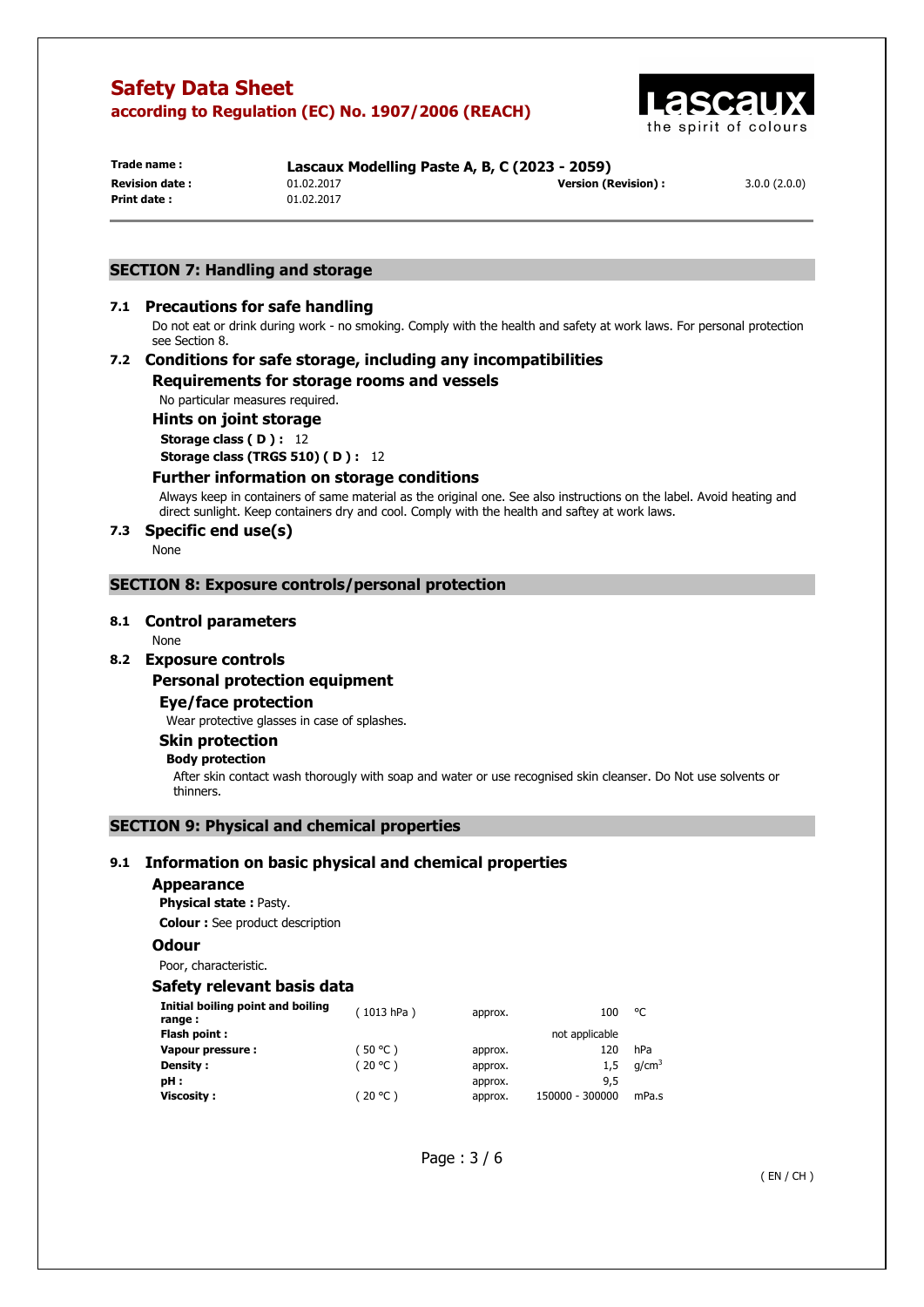

| Trade name:           |
|-----------------------|
| <b>Revision date:</b> |
| Print date:           |
|                       |

**Print date :** 01.02.2017

**Trade name : Lascaux Modelling Paste A, B, C (2023 - 2059) Revision date :** 01.02.2017 **Version (Revision) :** 3.0.0 (2.0.0)

## **9.2 Other information**

None

## **SECTION 10: Stability and reactivity**

#### **10.1 Reactivity**

No information available.

- **10.2 Chemical stability**  No information available.
- **10.3 Possibility of hazardous reactions**  No information available.
- **10.4 Conditions to avoid**  Stable under recommended storage and handling conditions(See section 7).

# **10.5 Incompatible materials**

No information available.

# **10.6 Hazardous decomposition products**

When exposed to high temperatures may produce hazardous decomposition products such as carbon monoxide and dioxide, smoke, oxides of nitrogen.

## **SECTION 11: Toxicological information**

#### **11.1 Information on toxicological effects**  No information available.

## **SECTION 12: Ecological information**

## **12.1 Toxicity**

No information available.

**12.2 Persistence and degradability**  No information available.

#### **12.3 Bioaccumulative potential**  No information available.

#### **12.4 Mobility in soil**  No information available.

**12.5 Results of PBT and vPvB assessment**  No information available.

**12.6 Other adverse effects** 

No information available. **12.7 Additional ecotoxicological information** 

There are no data available on the product itself.

## **SECTION 13: Disposal considerations**

Contaminated packaging must be emptied of all residues and, following appropriate cleaning, may be sent to a recycling plant. Uncleaned packaging must be disposed of in the same manner as the medium.

## **13.1 Waste treatment methods Product/Packaging disposal**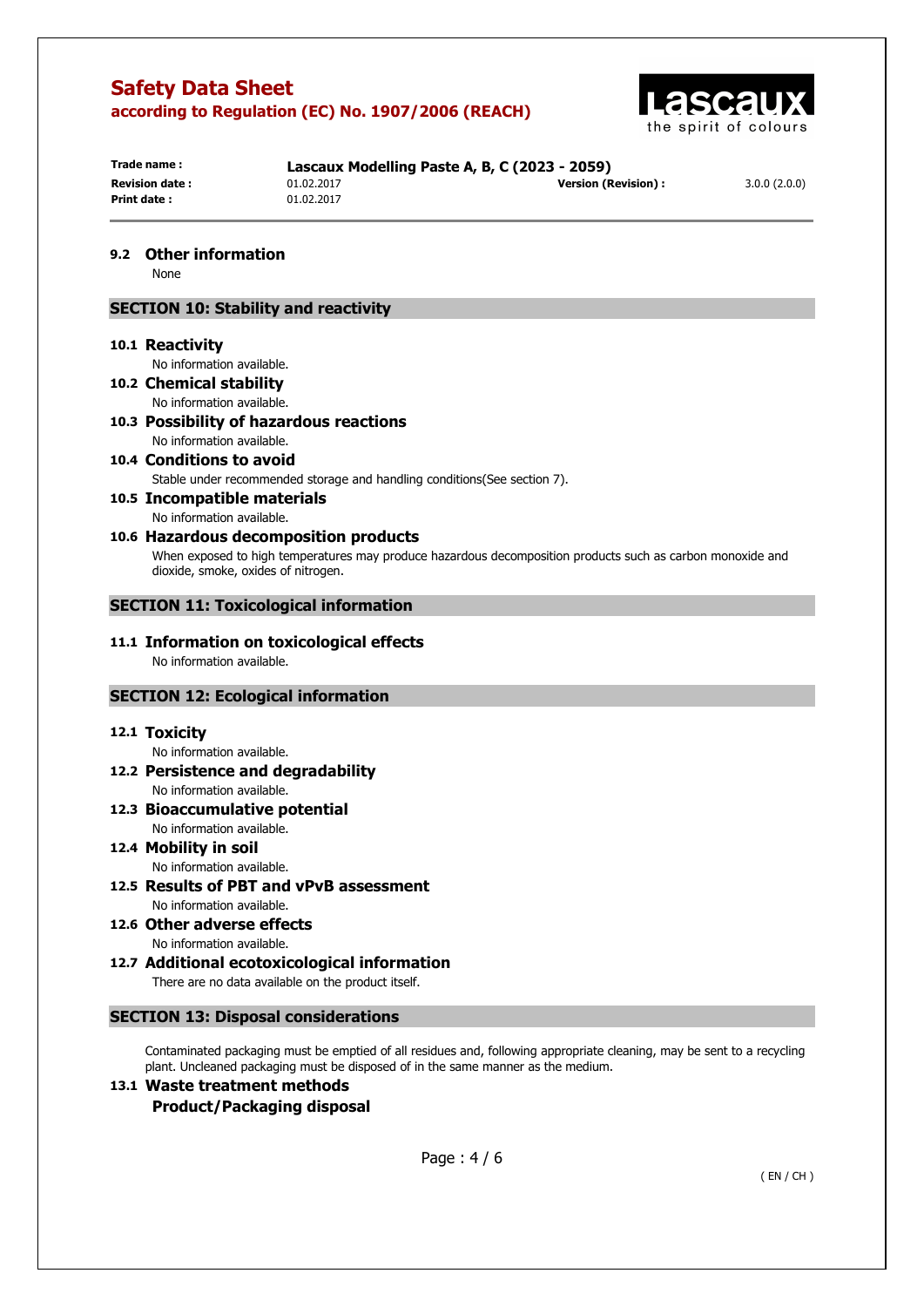

| Trade name:           | Lascaux Modelling Paste A, B, C (2023 - 2059) |                      |              |
|-----------------------|-----------------------------------------------|----------------------|--------------|
| <b>Revision date:</b> | 01.02.2017                                    | Version (Revision) : | 3.0.0(2.0.0) |
| Print date:           | 01.02.2017                                    |                      |              |

**Waste codes/waste designations according to EWC/AVV**  08 01 12: Waste paint and varnish other than those mentioned in 08 01 11.

## **SECTION 14: Transport information**

#### **14.1 UN number**

No dangerous good in sense of these transport regulations.

- **14.2 UN proper shipping name**  No dangerous good in sense of these transport regulations.
- **14.3 Transport hazard class(es)**  No dangerous good in sense of these transport regulations.
- **14.4 Packing group**  No dangerous good in sense of these transport regulations.
- **14.5 Environmental hazards**  No dangerous good in sense of these transport regulations.
- **14.6 Special precautions for user**  None

### **SECTION 15: Regulatory information**

# **15.1 Safety, health and environmental regulations/legislation specific for the substance or mixture**

#### **National regulations**

U.S.A. Conforms to ASTM D-4236. "No health labeling required"

**Water hazard class (WGK)** 

Class ( D ) : 1 (Slightly hazardous to water) Classification according to VwVwS

#### **15.2 Chemical safety assessment**

No information available.

## **SECTION 16: Other information**

## **16.1 Indication of changes**

#### None

## **16.2 Abbreviations and acronyms**

#### None

**16.3 Key literature references and sources for data** 

None

**16.4 Classification for mixtures and used evaluation method according to regulation (EC) No 1272/2008 [CLP]** 

No information available.

## **16.5 Relevant H- and EUH-phrases (Number and full text)**

None

## **16.6 Training advice**

#### None

## **16.7 Additional information**

The details in this material safety data sheet satisfy national and EC legislation. We have no knowledge or control over the user´s working conditions however. The product may not be used for any purpose other than that specified in